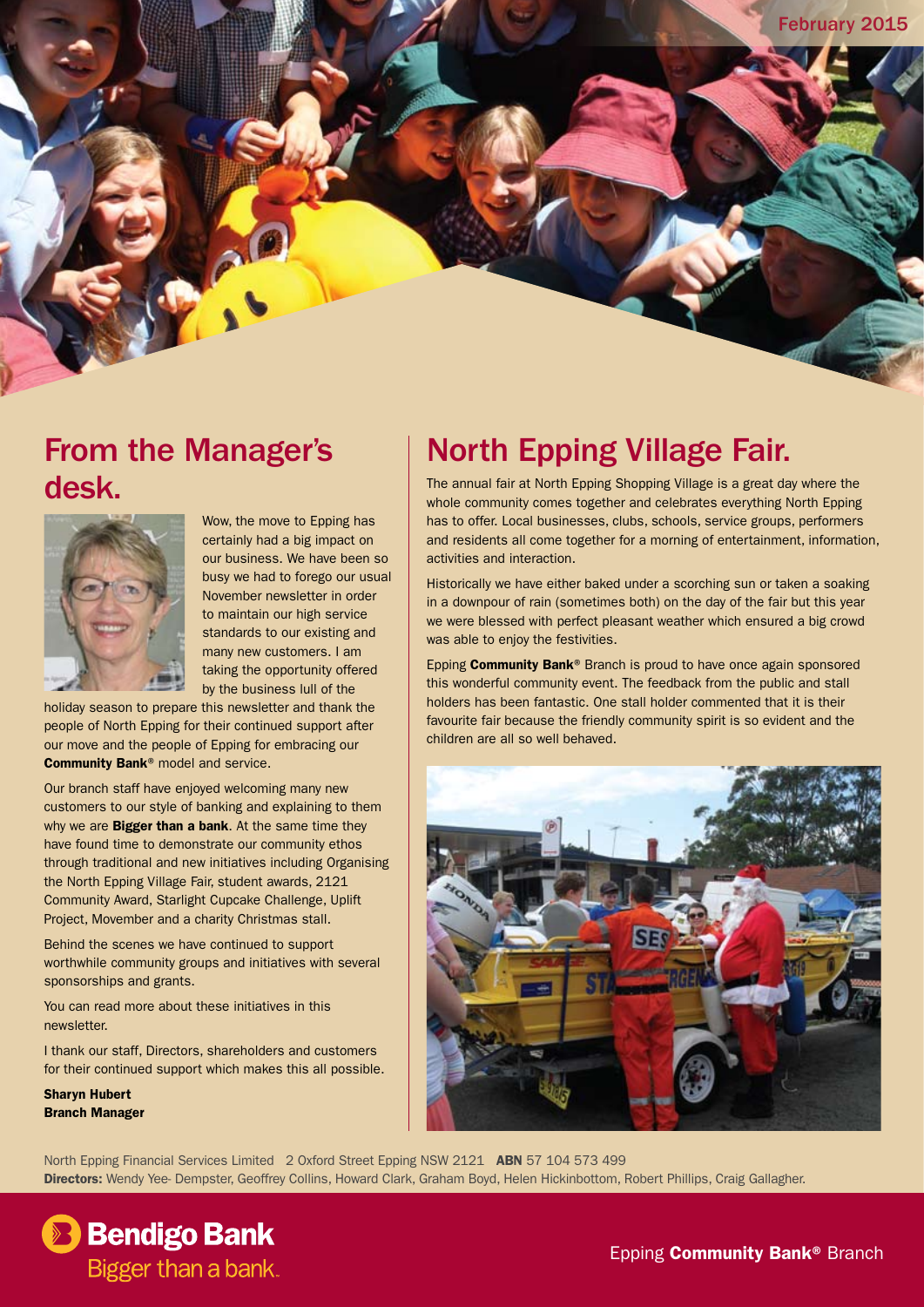#### 2014 Student Awards.

Our Student Awards aim to recognise students at our local schools who demonstrate the values we believe will equip them to become the community leaders of the future. The students are nominated by their schools for showing integrity, respect, equality, loyalty, achievement, trust and excellence.

Congratulations to the 2014 award recipients:

Epping North Public School – Sam Lee Epping Public School – Hari Ruangepatikorn Arden Junior School – Isabella Warren Arden Senior School – Georgia Lavercombe Cheltenham Girls High School – Kate Ryan

Epping Boys High School (Debating award) – Nikhil Chaudhary.

#### Masterchef cupcake challenge for Starlight.

Bendigo Bank was a key sponsor of the 2014 Masterchef series. As part of the sponsorship, the contestants competed in a community cooking challenge to raise money to support the work of Starlight Foundation. Many branches got into the spirit of the challenge and hosted their own local cooking events.

At Epping Community Bank<sup>®</sup> Branch, we hosted a cupcake challenge with prizes donated by local businesses. The major prize was a day donated by Gena from Sweetness the Patisserie. Prizes were also generously judged by Gena who personally sampled one of every batch of cakes entered.

The cakes were sold to the public and the funds raised donated to Starlight Foundation. We estimate we sold over 500 cupcakes. Many local businesses supported us by buying morning tea for their staff. Even our local MP John Alexander came by and bought some for his office staff (pictured below). They must have been good because he sent one of his staff back to buy more!





# 2121 Community Award.



The 2121 Community Award is presented to a person nominated by their peers for their contribution to our local community. Often the recipients are unsung heros who quietly go about their lives helping to make a difference to the lives of those around them.

In 2014 the award was presented to Wendy Hoving who was nominated for being one of these unsung heros. Over many years

Wendy has helped in numerous ways including volunteering for Lifeline, Sue's Kitchen and North Epping Community Bus. Wendy is also known to often help others with transport and day to day tasks when they are recovering from illness or injury.

Thank you Wendy. It is people like you who make our community the special place it is.



Epping **Community Bank® Branch** 

## A home loan that's the start of something bigger.

At Epping Community Bank® Branch we're offering great deals on home loans tailored to suit your needs, with interest rate discounts and reduced fees.

Drop into your nearest branch at 2 Oxford Street, Epping or phone 9869 0818 to find out more.



bendigobank.com.au

All loans are subject to Bendigo Bank's normal lending criteria. Fees, charges, terms and conditions apply. Bendigo and Adelaide Bank Limited, ABN 11 068 049 178 AFSL/Australian Credit Licence 237879. S47285-2 (235134\_v1) (5/01/2015)

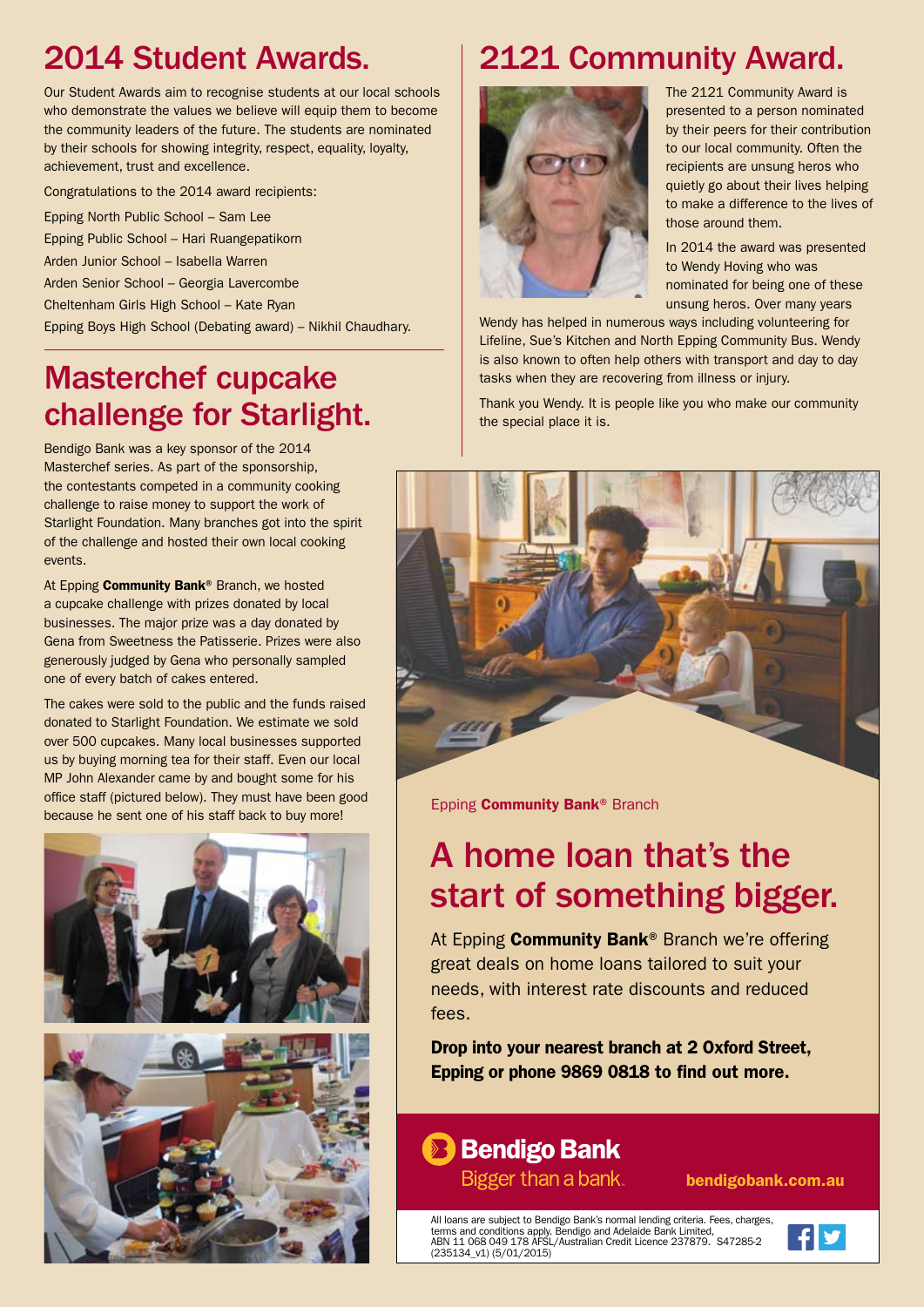#### UpLift Project receives big boost.

When local Girl Guide Leader and resident Emily Smith told us about the UpLift Project the Guides were planning we were happy to jump on board and offer to act as a collection point and to use our networks to promote the project.

The UpLift Project collects new and used bras which are distributed to women in South East Asia, the Pacific and remote areas of Australia. Wearing a bra has proven health and social benefits and many women cannot afford to buy these "luxury" items for themselves.

Businesses, schools and the public embraced the project helping Emily and the Guides to collect over 1,000 bras.

The display in the branch was very colourful and certainly started some unusual banking conversations. The branch staff had heaps of fun with the whole project.

What a great effort from Emily and the Guides.



#### Community Bus – wheelchair lift.

The Epping Eastwood district now has access to a mini bus with a wheelchair hoist which can be used by groups in the local area. Thanks to a funding partnership between Epping Community Bank® Branch and Epping Eastwood Lions Club, a wheelchair lift has been installed on one of the buses owned by Christian Community Aid Service (CCA).

The aim of the project was to provide accessible transport for people with restricted mobility and others living in the Eastwood Epping district.

The bus is available to both regular customers and those who require wheelchair access. Bookings can be made by contacting CCA on 9858 3222.

#### Community Bus – volunteers.

Do you have a few hours to spare once a month on a Tuesday morning?

Would you like to join a friendly group of volunteers and feel that your time was really appreciated by those you are helping?

North Epping Community Bus operates each Tuesday morning and transports people from their homes or retirement villages to North Epping Shopping Village where they can shop, socialise, have their hair done or visit the doctor in a supported environment.

The service is always looking for new volunteers to assist with either driving the bus (a standard licence is all that is required) or assisting passengers embark and disembark and with their shopping bags.

If you are interested in finding out more about volunteering for this service please contact Epping Community Bank® Branch on 9869 0818 and we will put you in touch with the coordinator.